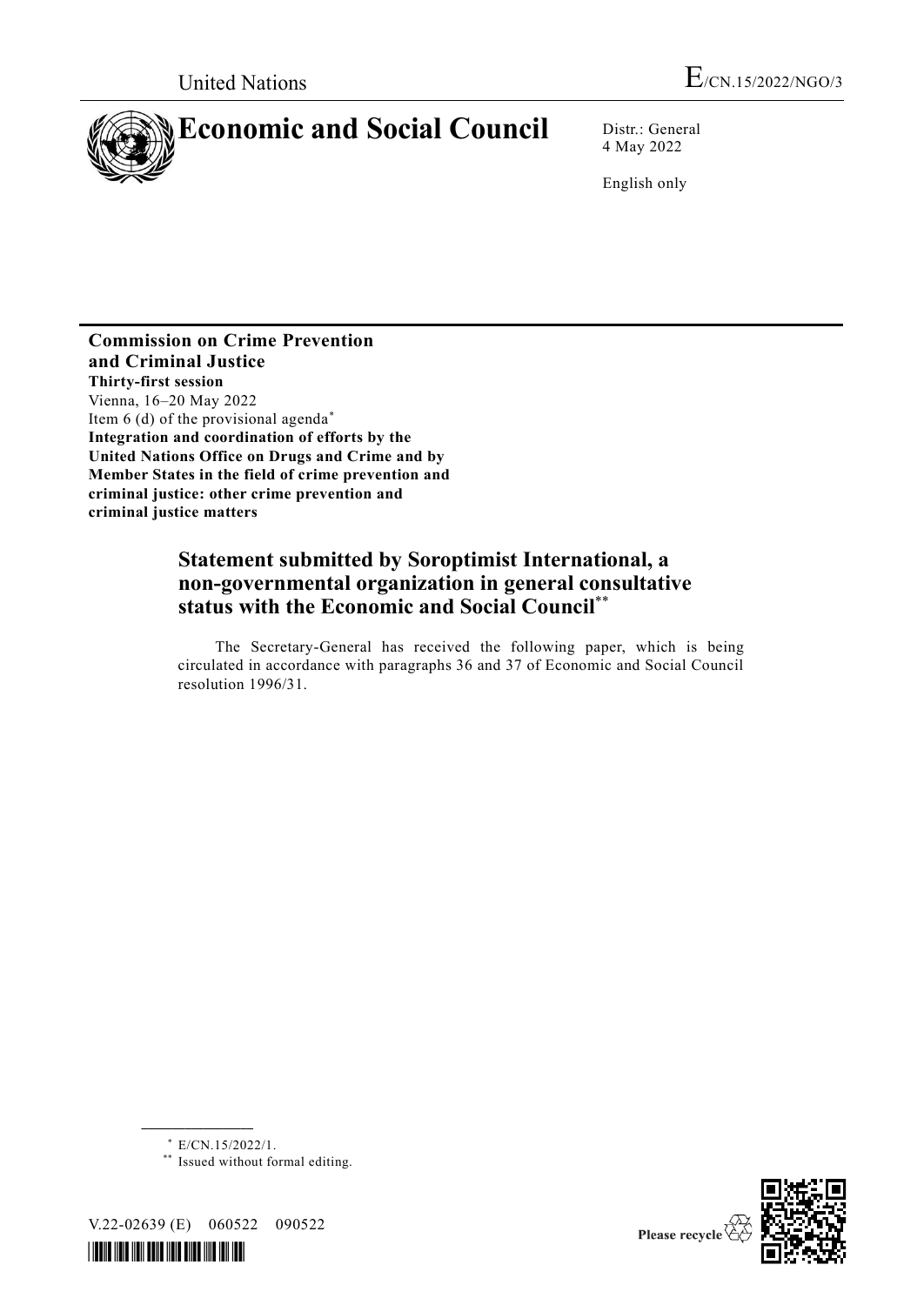# **Addressing The Impacts of Conflict and Trafficking Upon Women and Girls**

Soroptimist International and the organizations co-sponsoring this statement are concerned about the impacts of conflict and trafficking upon women and girls, and how those impacts have been enhanced by the effects of the COVID-19 pandemic. Women and children, especially girls, have been exposed and left vulnerable to an intensified environment of violence, displacement and forced homelessness. Fleeing their homes, they are unable to access education, health services and economic opportunities. These realities are pushing gender equality backwards and can put women and girls at risk of criminally organized groups seeking to exploit them at a time when they are desperate.

Pre-existing patterns of discrimination against women and girls place them at increased risk of sexual, physical, psychological, and other forms of violence. While some of these are criminal actions, not all are. Immediate action must be taken to review existing laws and create new laws to combat gender-based violence and to ensure full accountability. This must happen both at the national and international levels. All justice systems must include fully resourced support to women and girls, providing them with safe spaces to live, ways to give evidence, security after investigations, and sentencing and compensation which reflect the impacts of the crimes they experience.

### **Crimes Committed During Conflict**

Violence happens in a continuum and the division between violence in peacetime and violence during conflict is often artificial. The Committee on Elimination of Discrimination against Women recognized in General Recommendation 19, that, "Wars, armed conflicts and the occupation of territories often lead to increased prostitution, trafficking in women and sexual assault of women, which require specific protective and punitive measures". Recent evidence from current conflict zones indicates that all forms of sexual violence are prevalent. These include rape, sexual slavery, enforced prostitution, trafficking in persons and kidnapping. All continue to disproportionally affect women and girls in all their multiple and intersecting forms of discrimination.

Existing mechanisms that address these crimes must be better used, including multilateral sanctions, reparations, and international criminal investigations, judicial training, and support. Additionally, there must be improved funding for health and social support services that help to protect and rehabilitate affected women and girls. During conflict, health services, including sexual and reproductive services, are either minimal, difficult to access or non-existent. This leaves women and girls vulnerable to exploitation.

As well as crimes that specifically target women and girls, practices that indiscriminately target civilians, and are therefore a violation of international humanitarian law, are also being practiced. The use of mines, flechettes, anti-personnel weapons and starvation as a weapon of war has been seen in conflict zones across the world. In some cases, particularly where women and girls are responsible for gathering water, firewood, and food, their lives and health are put at particular risk by the use of these illegal practices. States and non-state actors must not be allowed to continue these practices with impunity. Even where treaties have not been ratified, these weapons of war violate international customary law. In such cases, we encourage countries to be bold and to use universal jurisdiction to prosecute those responsible for these actions.

### **Trafficking**

As thousands of women and girls are forced from their homes by conflict or disasters, organized crime has been quick to capitalize on this, viewing such situations as opportunities. With there being known connections between displacement, unsafe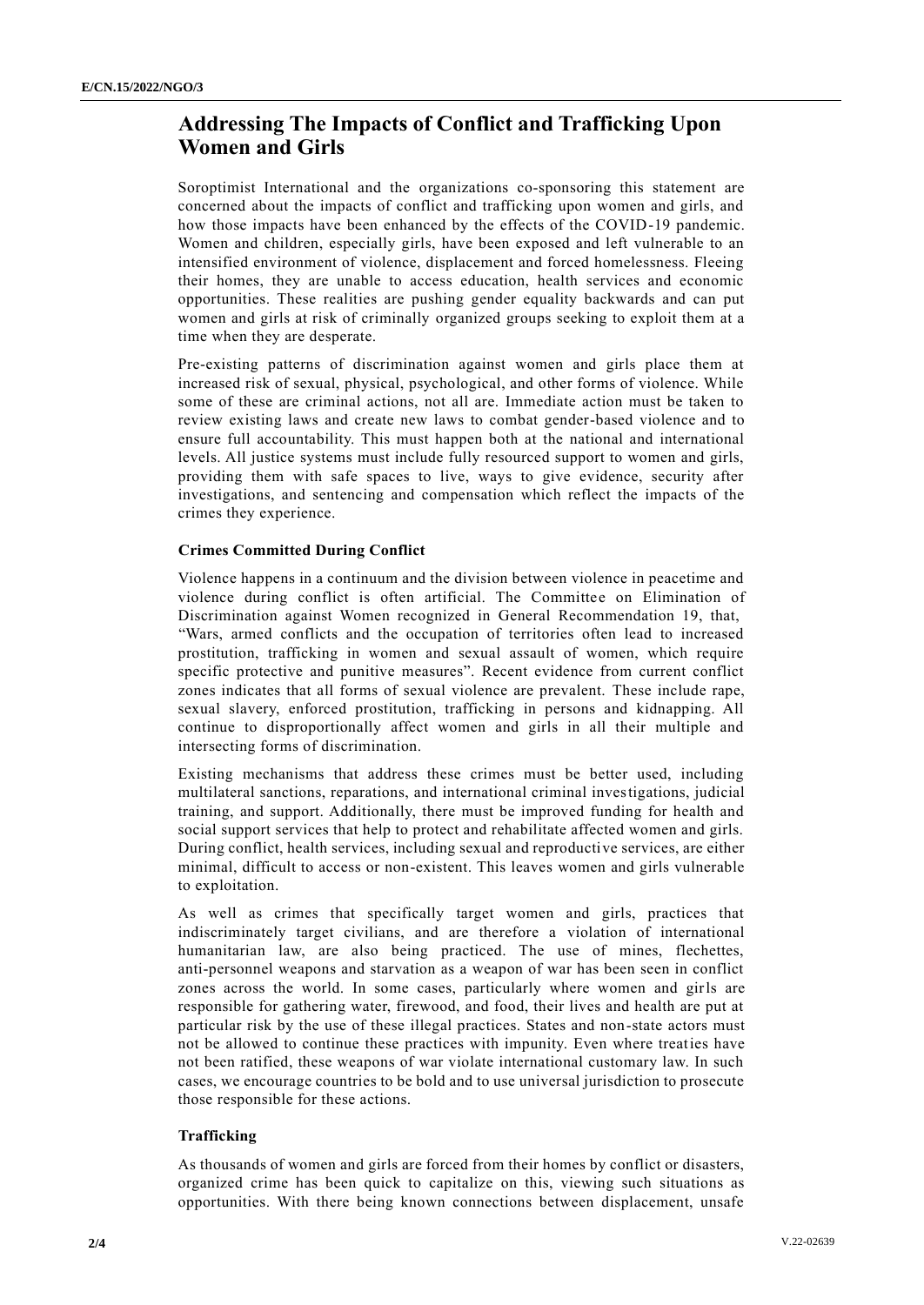migration, and trafficking in persons, it is vital that all those who are displaced, refugees, asylum seekers or are on the move are protected to prevent exploitation. Pervasive challenges such as high and increasing levels of economic insecurity, persistent poverty, and inequality have all been exacerbated by COVID-19. The pandemic has exposed the vulnerability of billions of people, with families and businesses struggling while organized crime has preyed on people 's fears, defrauded them, and has taken advantage of vulnerable women and girls as economic reality bites.

Human traffickers have targeted the growing number of people migrating from worsening political, social, and economic environments. They are increasingly targeting people through social media platforms to make their approaches more convincing as they fraudulently impersonate trusted organizations. Despite the progress made, there are still many challenges in preventing women and girls being trafficked especially in current unstable geographical regions. Further action must be taken to establish and implement legislation appropriate to countering this criminal activity. Support must include financial resources to ensure accurate and reliable disaggregated data is collected and monitored by gender, sex, age, nationality, race, ethnicity, disability, income, migratory status, and geographic location as a minimum. This would provide accurate evidence for monitoring all aspects of the trafficking of women and girls which would enable this international criminal activity to be eliminated.

#### **Recommendations**

We call on all member states to:

- Fully implement the Kyoto Declaration on advancing crime prevention, criminal justice and the rule of law: towards the achievement of the 2030 Agenda for Sustainable Development particularly paragraph 27 on Mainstreaming a gender perspective into crime prevention.
- Ratify CEDAW, remove all reservations and implement General Recommendations to protect women and girls from unlawful activity especially taking note of GR19.
- Ratify Convention 190 on eliminating violence in the workplace as an ILO member state.
- Support an international treaty on all forms of violence against women and girls, and expedite it's negotiation and agreement.
- Sign and ratify the Palermo Protocol and develop plans for the swift implementation of its provisions if they have not already done so.
- Ensure that international laws are adhered to, recognizing there should be no impunity for perpetrators of war crimes and crimes against humanity, especially those perpetrated against women and girls.
- Make special efforts to identify human trafficking and exploitation, recognizing the heightened vulnerability of women and girl migrants moving from countries of origin, transit, and destination. Border guards, police and other authorities at borders should be trained appropriately. NGOs should be permitted to assist and provide services to victims.
- Develop safe migration routes with immediate effect, particularly for regions affected by disasters and conflict.
- Increase efforts to collect and monitor disaggregated data especially in relation to all forms of gender-based violence and human trafficking.
- Ensure that all appropriate measures are used to assure that trafficking victims and victims of modern day slavery shall be treated as victims of crime and not as criminals, and humanitarian and compassionate factors are considered when dealing with victims of human trafficking.